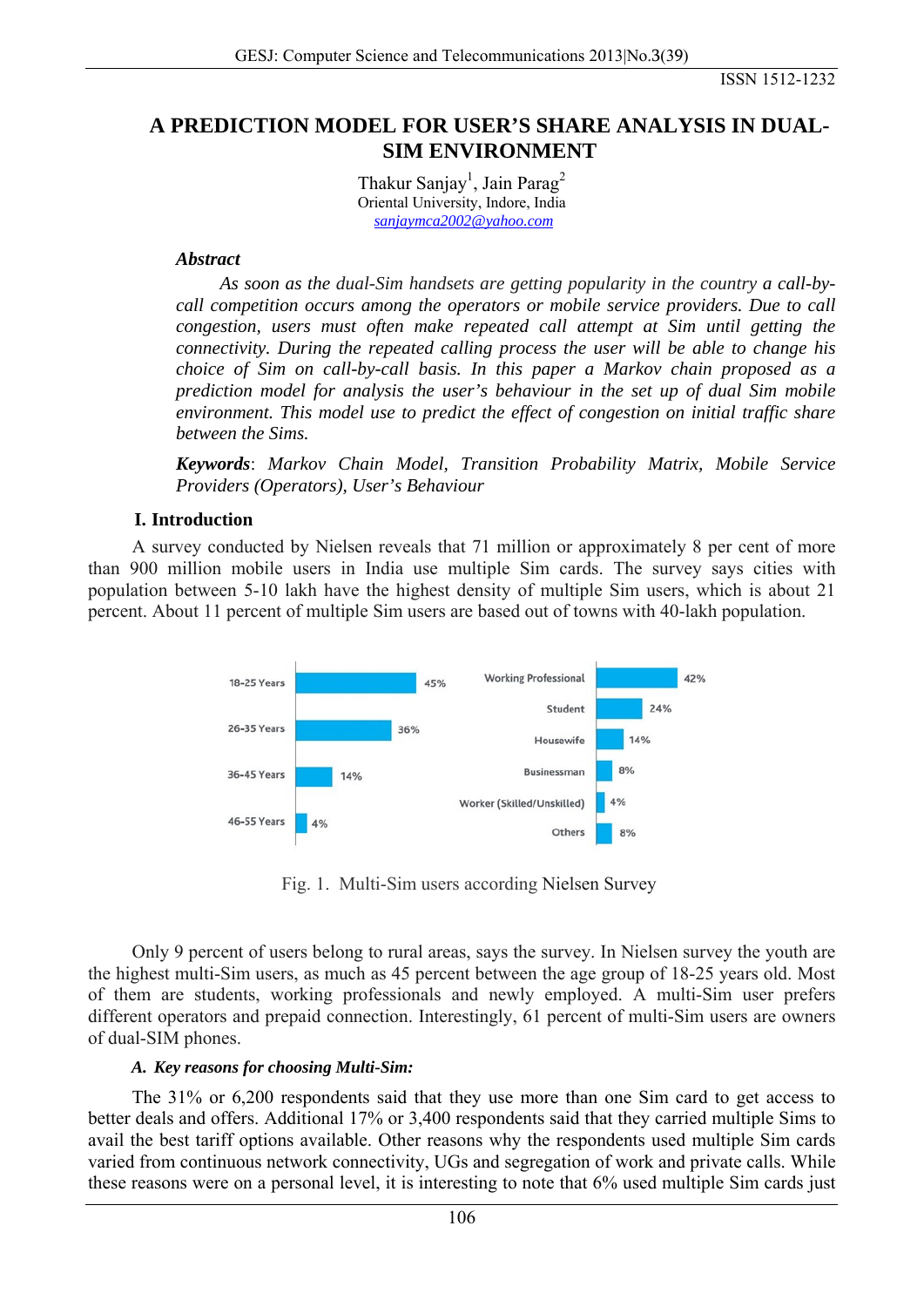because it was given as an add-on by their service provider. Additionally 5% said that their secondary Sim card was bundled along with the purchase of their handset. The two categories together reveal that 2,200 respondents use multiple Sim cards just because they've been given one.

### *B. Mobile Station*

Mobile station (MS) communicates the information with user. The MS has two elements. The first element is mobile equipment (ME), which is a piece of hardware that the customer purchases from the equipment manufacture or their dealers. The second element of MS in the GSM is the subscriber identity module (Sim) that is a smart card issued at the subscription time identifying the specifications of a user such as address and type of service. Implementing a Sim is a fairly simple concept, it has a significant impact on the way that user transacts with the service provider.



Fig.2. Mobile Station

Due to congestion in packet flow in network, users have to make repeated call attempts before getting their call connected by a Sim. Due to other technical problems, the network of a mobile service provider fails to provide connectivity even after a large number of efforts and users think of to change the Sim of service provider to get an early connectivity for communication.

Cybernetic traffic model in the IXPs/SP environment with e-services is presented by [3], which simulate IXPs/SPs market competition behaviour. In this paper, we make a simple traffic prediction model for analyze the user's behaviour in dual- Sim environment. Contributions of [1], [2], [4], [5] are used as helping tools to design and perform the model based study.

# **II. User's Behavior Model**

We start the simulation with dual Sim. We consider following hypotheses for the behavior of user, while sharing the call between the two Sim.

- The user has a dual Sim mobile phone, containing Sims,  $S_1$  and  $S_2$  of two different mobile service provider or operators.
- A user initially chooses one of the two Sim with probability p and  $(1-p)$  for  $S_1$  and  $S_2$ respectively ( $0 \le p \le 1$ ).
- The p is affected by advertising, marketing,  $\frac{quality-of-service}{X^{(l)}}$  and past preference (or attractiveness) attractiveness).
- After each failed call attempt, the user has two choices: he can abandon with probability  $p_E$ , switch over to other Sim for a new call.
- Switching among  $S_1$  and  $S_2$  is on dail-by-dail basis depending just on the latest attempt.
- During the repeated calls, the congestion probability offered by  $S_1$  is  $C_1$  and of  $S_2$  is  $C_2$ . The congestion implies situation when call attempt process fails to connect a Sim.

Under above hypotheses the user's behavior and attitude could be modeled by a four-state discrete-time Markov chain  $\{X^{(n)}, n \ge 0\}$  such that  $X^{(n)}$  stands for the state of random variable X at  $n<sup>th</sup>$  attempt made by a user over state space  $\{S_1, S_1, Z, E\}$ , where

State  $S_1$ : Sim corresponding to first service provider

State  $S_2$ : Sim corresponding to second service provider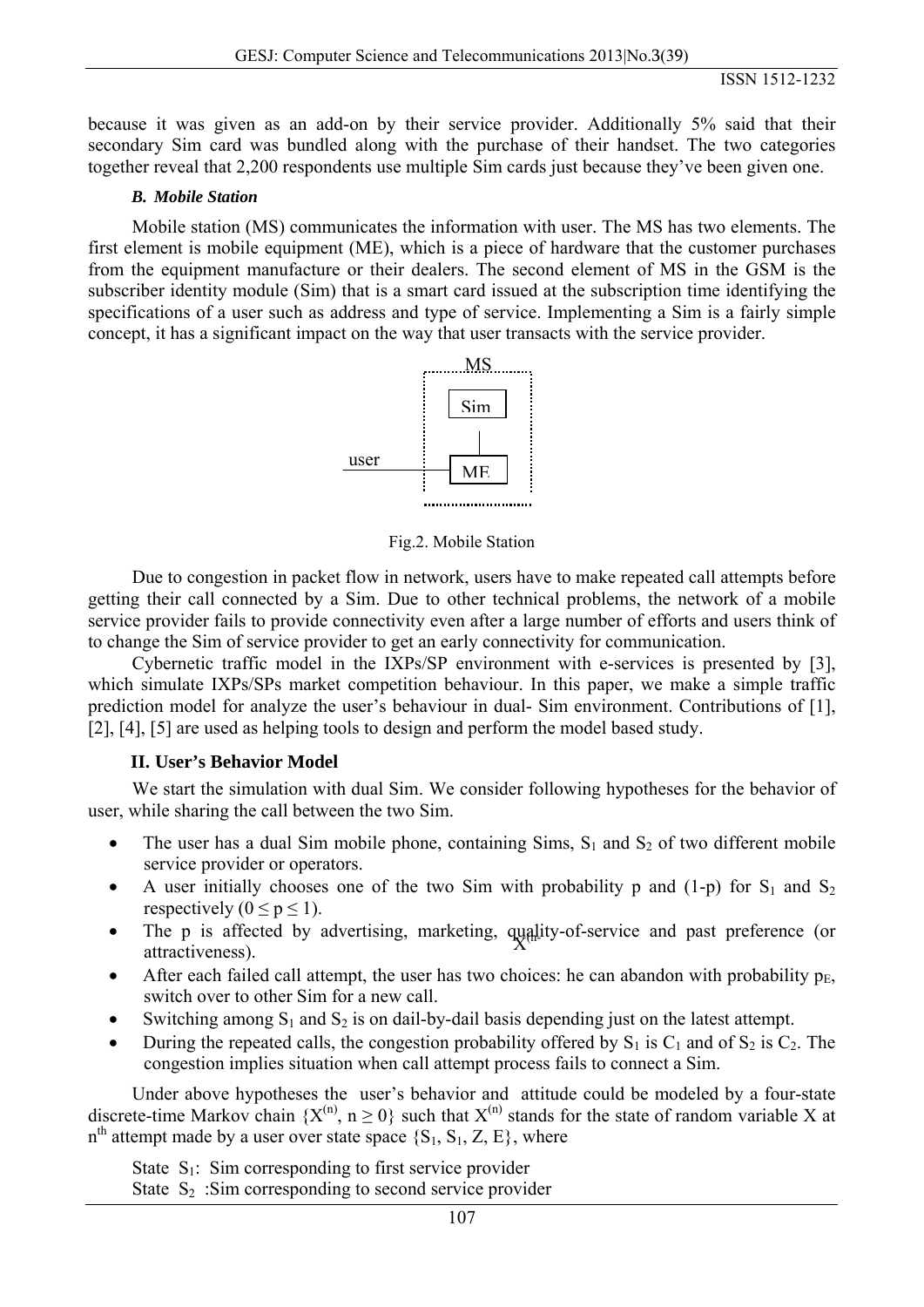State Z: Success (in connectivity)

State E: Exit from call connectivity attempt process.



Fig.3. Model of user's behavior in the dual Sim case

The transition probabilities are indicated on the arcs connection the circles representing the chain states. The time is represented by the number of attempts. P[ $X^{(n)} = S_i$ ] ( $i = 1,2$ ) is the probability that the  $(n + 1)$ <sup>th</sup> call attempt is placed through the Sim S<sub>i.</sub> The Fig. 3 explains the transition in model and Fig. 4 is a transition probability matrix of the model.

|            |       |              |                                        | Z       | $E_{\parallel}$ |
|------------|-------|--------------|----------------------------------------|---------|-----------------|
|            | $S_1$ |              | $C_1(1-p_E)$ 1-C <sub>1</sub> $C_1p_E$ |         |                 |
| $X^{(n-)}$ | $S_2$ | $C_1(1-p_E)$ |                                        | $1-C_2$ | $C_2p_E$        |
|            |       |              |                                        |         |                 |
|            | E     |              |                                        |         |                 |

Fig.4. One step Transition Probabilities Matrix

# **III.**  $n^{th}$  **Step State Probabilities**

$$
P[X^{(n)} = S_1] = p\sqrt{(C_1 C_2)^n} (1 - p_E)^n, \qquad \text{n even} \tag{2}
$$

$$
P[X^{(n)} = S_1] = (1 - p)C_2 \sqrt{(C_1 C_2)^{n-1}} (1 - p_E)^n , \quad \text{and} \quad (3)
$$

$$
P[X^{(n)} = S_2] = (1 - p)\sqrt{(C_1 C_2)^n} (1 - p_E)^n , \quad \text{n even}
$$
 (4)

$$
P[X^{(n)} = S_2] = pC_1 \sqrt{(C_1 C_2)^{n-1}} (1 - p_E)^n , \quad \text{nodd}
$$
 (5)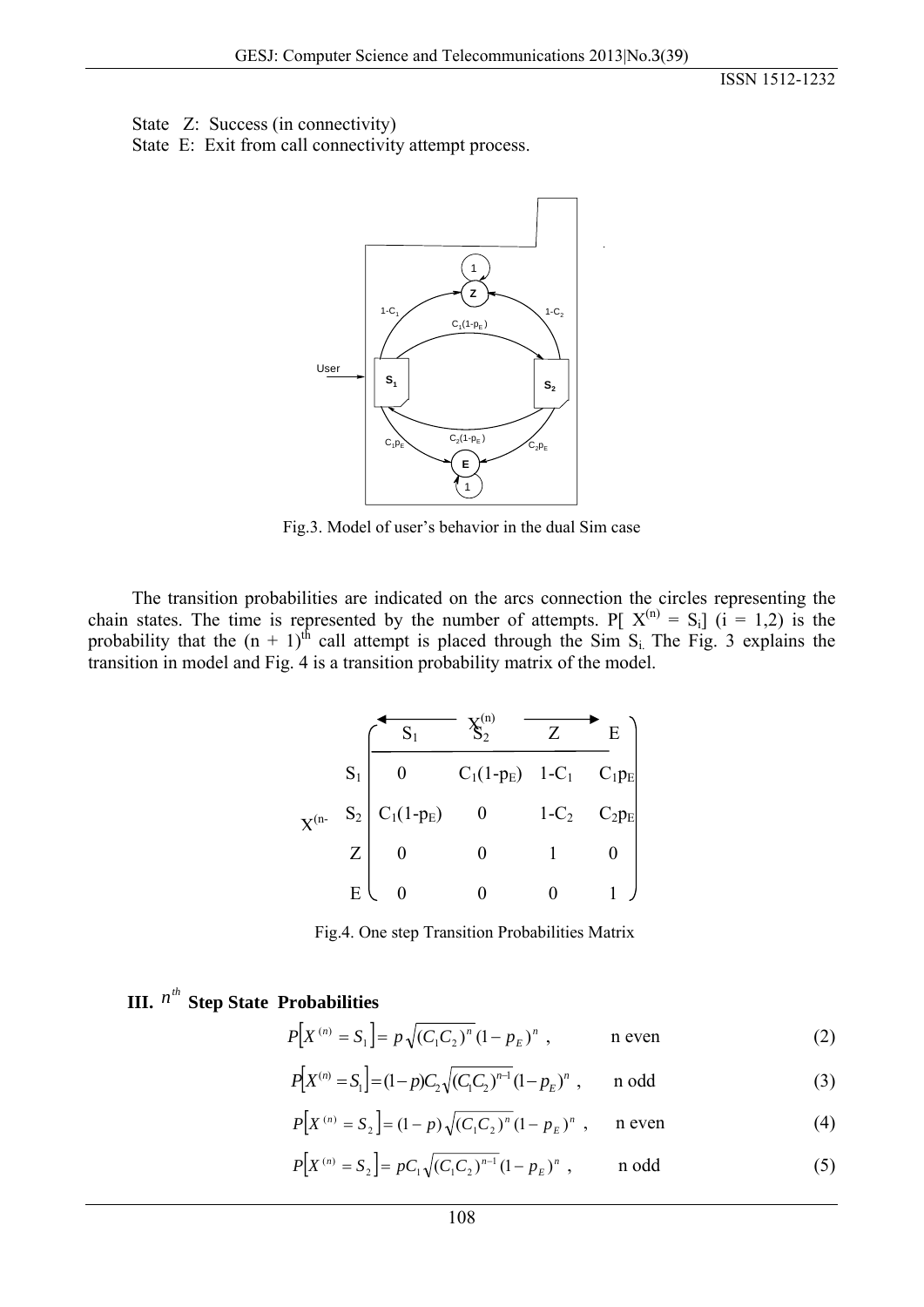## **IV. The Quality of Service Experience by User**

The principal goal of user is to complete the call. User experiences congestion probability that is a first quality of service parameter. In our model a user categorized as:

a)Dedicated User (DU)

Who sticks with the Sim  $[S_i$  ( $i = 1, 2$ ) only)], it has chosen for its first attempt otherwise, prefers to abandon, but does not attempt for other competitive.

b)Undedicated User (UDU)

Who toggles between two Sim  $(S_i$  and  $S_i$ ,  $i \neq j = 1, 2$ ) till he either completes his call or exits.

## *A. Average Congestion Probability for Users*

If dedicated user chosen the Sim  $S_1$  then he always experiences the same congestion probability  $C_1$  otherwise  $C_2$ . Averaging over these two choices gives us the average congestion probability  $B_d$  for the dedicated user:

$$
B_d = pC_1 + (1-p)C_2.
$$
 (6)

Instead, at the n<sup>th</sup> attempt undedicated user experiences a varying congestion probability it is

$$
B_{ud}^{(n)} = \frac{P[X^{(n-1)} = S_1]C_1 + P[X^{(n-1)} = S_2]C_2}{P[X^{(n-1)} = S_1] + P[X^{(n-1)} = S_2]} \quad . \tag{7}
$$

Since the state probabilities for the two states  $S_1$  and  $S_2$  at the n<sup>th</sup> attempt depend on whether n is even or odd .We obtain two expression for congestion probability of the undedicated user by using expression  $(2)-(5)$  in exp.  $(7)$ :

$$
B_{ud}^{(n)} = \frac{C_1 C_2}{pC_1 + (1-p)C_2} \quad , \qquad \text{when } n \text{ even} \tag{8}
$$

$$
B_{ud}^{(n)} = pC_1 + (1-p)C_2 \qquad \text{when } n \text{ odd} \tag{9}
$$

So,  $B_d = B_{ud}$ , when n even,  $B_{du} < B_d$  or  $B_{du} > B_d$ , when n odd.

$$
p < \frac{\sqrt{C_1 C_2} - C_2}{C_1 - C_2}, C_1 < C_2
$$
\n(10)

$$
p > \frac{\sqrt{C_1 C_2} - C_2}{C_1 - C_2}, C_1 > C_2
$$
 (11)

Fig.4 and Fig.5 reveals that the undedicated user increases the initial share of  $S_1$  when the  $S_2$ congestion probability is 0.02 and 0.1 respectively.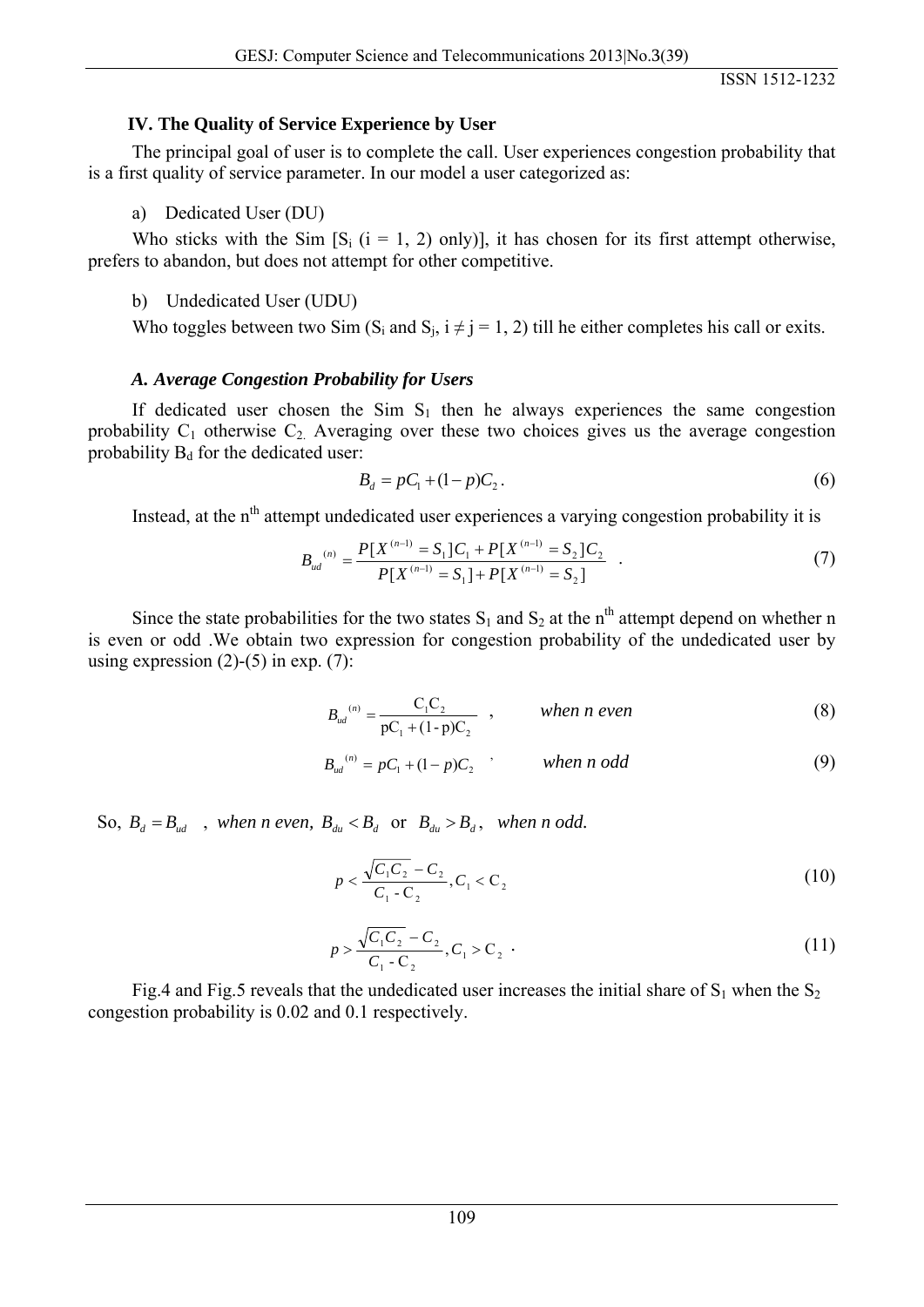

Fig.5 initial share when  $C2 = 0.1$ .

The initial market group p of a Sim highly depends on network congestion probabilities  $C_1$ and  $C_2$ . The undedicated user always have to keep larger initial traffic share than dedicated user irrespective of whatever may the values of  $C_2$ . The proportion of undedicated user is lesser than the dedicated user when opponent's congestion probability is small, but increases gradually as the  $C_2$ increases.

# **V. Conclusion**

 The proposed Prediction model for user's behavior explains the initial traffic sharing pattern in dual-Sim mobile. The competitor's congestion probability has a strong impact over improving